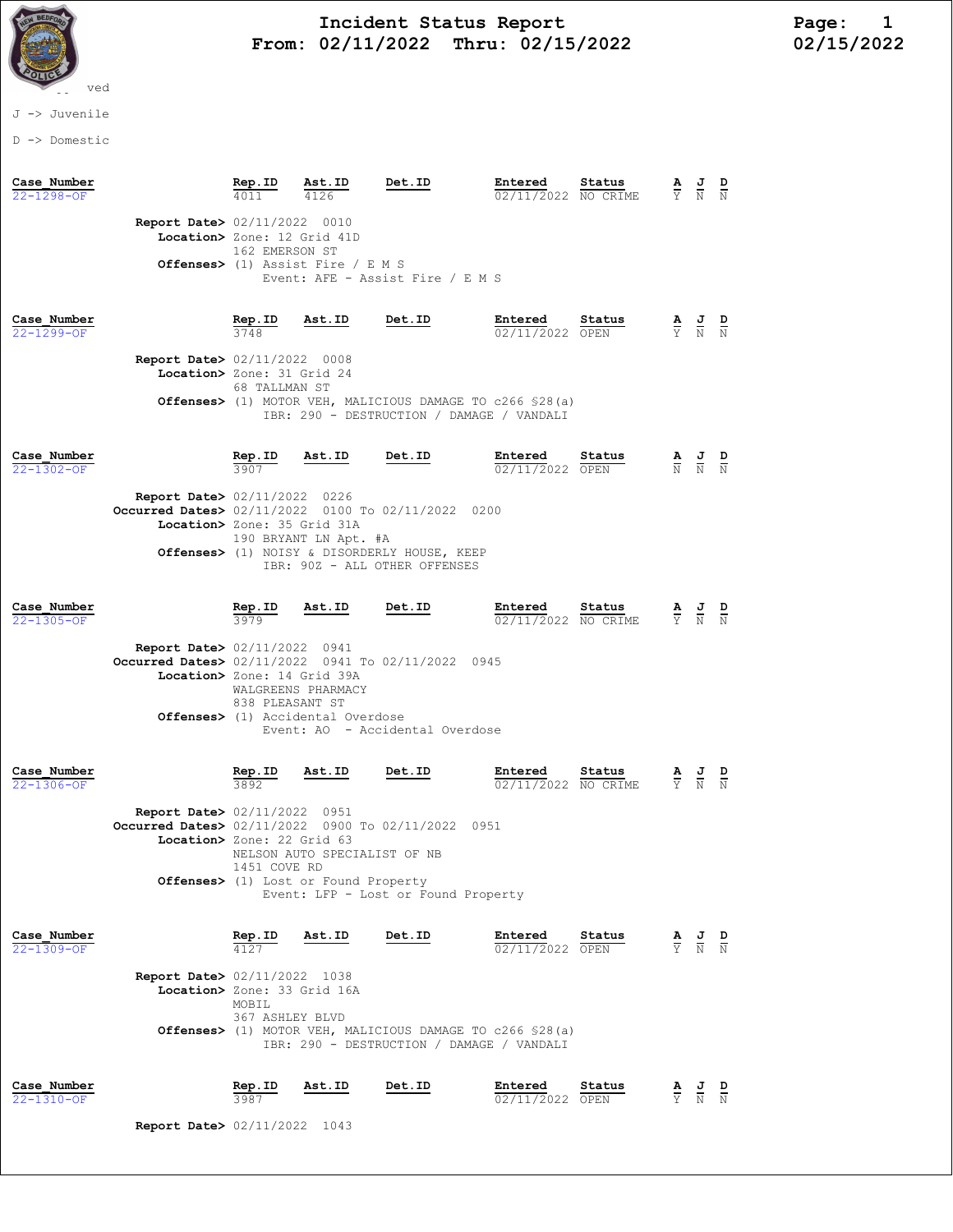# Incident Status Report<br>02/11/2022 Thru: 02/15/2022 12/15/2022 202/15/2022 From:  $02/11/2022$  Thru:  $02/15/2022$

## A -> Approved

J -> Juvenile

D -> Domestic

 Occurred Dates> 08/01/2021 0800 To 02/11/2022 1000 Location> Zone: 31 Grid 25A 15R WASHBURN ST Apt. #2 Offenses> (1) IDENTITY FRAUD IBR: 26C - IMPERSONATION

| Case Number<br>$22 - 1311 - 0F$ |                                                                                              | Rep.ID<br>3892                        | Ast.ID | Det.ID                   | Entered<br>02/13/2022 NO CRIME | Status | $\frac{\mathbf{A}}{\mathbf{Y}}$ $\frac{\mathbf{J}}{\mathbf{N}}$ $\frac{\mathbf{D}}{\mathbf{N}}$ |  |
|---------------------------------|----------------------------------------------------------------------------------------------|---------------------------------------|--------|--------------------------|--------------------------------|--------|-------------------------------------------------------------------------------------------------|--|
|                                 | <b>Report Date&gt; 02/11/2022 1036</b><br>Occurred Dates> 02/11/2022 1020 To 02/11/2022 1036 |                                       |        |                          |                                |        |                                                                                                 |  |
|                                 | Location> Zone: 22 Grid 62                                                                   |                                       |        |                          |                                |        |                                                                                                 |  |
|                                 | <b>Offenses&gt;</b> (1) Civil Matter                                                         | STOP & SHOP SOUTH<br>438 DARTMOUTH ST |        | Event: CM - Civil Matter |                                |        |                                                                                                 |  |
|                                 |                                                                                              |                                       |        |                          |                                |        |                                                                                                 |  |

| Case Number<br>$22 - 1312 - OF$ | Rep.ID<br>3958 | Ast.ID                                                                     | Det.ID | Entered<br>02/11/2022 NO CRIME | Status | $\frac{\mathbf{A}}{\mathrm{Y}}$ | J<br>$\overline{N}$ | D<br>N |
|---------------------------------|----------------|----------------------------------------------------------------------------|--------|--------------------------------|--------|---------------------------------|---------------------|--------|
| Report Date> 02/11/2022 1144    |                |                                                                            |        |                                |        |                                 |                     |        |
|                                 |                | Location> Zone: 13 Grid 29B<br>KEITH MIDDLE SCHOOL<br>225 HATHAWAY BLVD    |        |                                |        |                                 |                     |        |
|                                 |                | <b>Offenses&gt;</b> (1) Suspicious Person<br>Event: SP - Suspicious Person |        |                                |        |                                 |                     |        |

| Case Number<br>$22 - 1314 - OF$                         | Rep.ID<br>3861 | Ast.ID                                                                             | Det.ID                          | Entered | Status<br>$02/11/2022$ NO CRIME | $\frac{\mathbf{A}}{\mathbf{Y}}$ $\frac{\mathbf{J}}{\mathbf{N}}$ $\frac{\mathbf{D}}{\mathbf{N}}$ |  |
|---------------------------------------------------------|----------------|------------------------------------------------------------------------------------|---------------------------------|---------|---------------------------------|-------------------------------------------------------------------------------------------------|--|
| <b>Report Date&gt; 02/11/2022 1222</b>                  |                |                                                                                    |                                 |         |                                 |                                                                                                 |  |
|                                                         |                | Location> Zone: 11 Grid 40B<br>NEW BEDFORD HOTEL NBHA<br>725 PLEASANT ST Apt. #102 |                                 |         |                                 |                                                                                                 |  |
|                                                         |                | Offenses> (1) Accidental Overdose                                                  | Event: AO - Accidental Overdose |         |                                 |                                                                                                 |  |
| and a second contract of the second second and a second |                |                                                                                    |                                 |         | $\sim$ $\sim$ $\sim$            |                                                                                                 |  |

| Case Number                     |                                        | Rep.ID         | Ast.ID                       | Det.ID                                      | Entered                                    | Status             | А      | J      | D      |
|---------------------------------|----------------------------------------|----------------|------------------------------|---------------------------------------------|--------------------------------------------|--------------------|--------|--------|--------|
| $22 - 1315 - OF$                |                                        | 3935           |                              |                                             | 02/11/2022                                 | NO CRIME           | Y      | Ν      | N      |
|                                 | <b>Report Date&gt; 02/11/2022 1348</b> | 16 FARLAND CIR | Location> Zone: UNKNOWN ZONE |                                             |                                            |                    |        |        |        |
|                                 |                                        |                |                              | Offenses> (1) Damage To Property-Accidental | Event: DPA - Damage To Property-Accidental |                    |        |        |        |
| Case Number<br>$22 - 1324 - OF$ |                                        | Rep.ID<br>3796 | Ast.ID<br>4109               | Det.ID                                      | Entered<br>02/11/2022                      | Status<br>NO CRIME | А<br>Y | J<br>N | D<br>N |

| <b>Report Date&gt; 02/11/2022 1723</b>     |
|--------------------------------------------|
| Location> Zone: 32 Grid 26A                |
| 7 DURFEE CT Apt. #2S                       |
| <b>Offenses&gt;</b> (1) Medical Assistance |
| Event: MA - Medical Assistance             |

| Case Number<br>$22 - 1326 - OF$                                     | Rep.ID<br>3925 | Ast.ID | Det.ID                                                                                    | Entered<br>02/11/2022 NO CRIME | Status | $\mathbf{A}$<br>$\overline{Y}$ N | 프 | D<br>N |
|---------------------------------------------------------------------|----------------|--------|-------------------------------------------------------------------------------------------|--------------------------------|--------|----------------------------------|---|--------|
| <b>Report Date&gt; 02/11/2022</b> 1623<br>Location> Zone: 34 Grid 1 | 35 ORTOLE ST   |        |                                                                                           |                                |        |                                  |   |        |
|                                                                     |                |        | <b>Offenses&gt;</b> (1) Violation of Court Order<br>Event: VIO - Violation of Court Order |                                |        |                                  |   |        |

| Case Number | Rep.ID | Ast.ID | <b>Det.ID</b> | Entered | Status | A |  |  |
|-------------|--------|--------|---------------|---------|--------|---|--|--|
|-------------|--------|--------|---------------|---------|--------|---|--|--|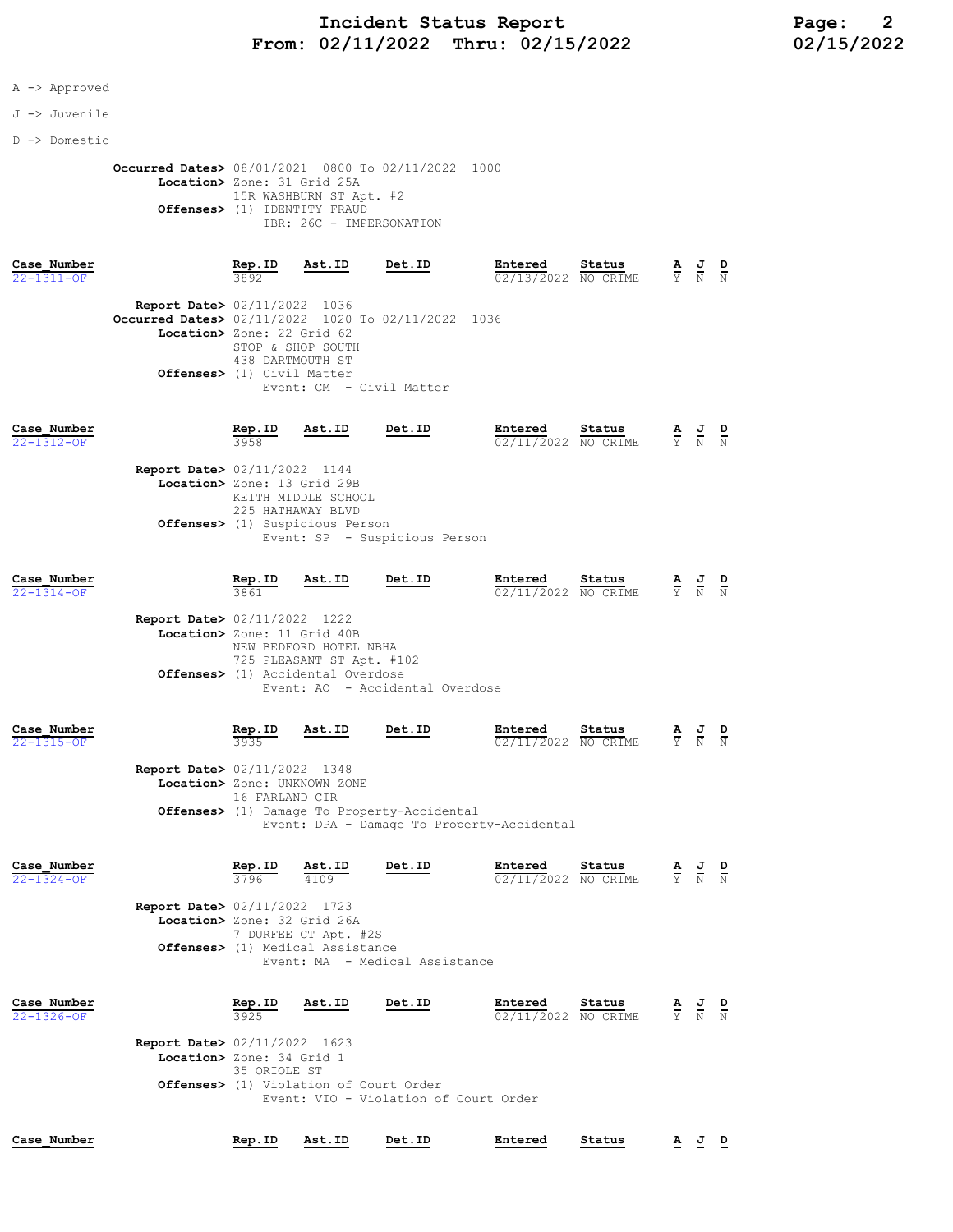# Incident Status Report<br>02/11/2022 Thru: 02/15/2022 102/15/2022 From:  $02/11/2022$  Thru:  $02/15/2022$

|  |  | Approved |
|--|--|----------|
|--|--|----------|

### J -> Juvenile

### D -> Domestic

| 22-1327-OF                      |                                                                       | 3756           |                      |                              | 02/11/2022 OPEN                                                         |        | N                                                                                               | N |
|---------------------------------|-----------------------------------------------------------------------|----------------|----------------------|------------------------------|-------------------------------------------------------------------------|--------|-------------------------------------------------------------------------------------------------|---|
|                                 | <b>Report Date&gt; 02/11/2022 1800</b>                                |                |                      |                              |                                                                         |        |                                                                                                 |   |
|                                 | Location> Zone: 34 Grid 7                                             |                |                      |                              |                                                                         |        |                                                                                                 |   |
|                                 |                                                                       | 923 BARNUM ST  |                      | IBR: 23H - ALL OTHER LARCENY | <b>Offenses&gt;</b> (1) LARCENY UNDER \$1200 SINGLE SCHEME c266 \$30(1) |        |                                                                                                 |   |
| Case Number<br>$22 - 1332 - 0F$ |                                                                       | Rep.ID<br>4018 | Ast.ID               | Det.ID                       | Entered<br>02/11/2022 NO CRIME                                          | Status | $\frac{\mathbf{A}}{\mathbf{Y}}$ $\frac{\mathbf{J}}{\mathbf{N}}$ $\frac{\mathbf{D}}{\mathbf{N}}$ |   |
|                                 | <b>Report Date&gt; 02/11/2022 2130</b><br>Location> Zone: 13 Grid 30B |                | DOI TOD. UDADOUADODO |                              |                                                                         |        |                                                                                                 |   |

 POLICE HEADQUARTERS 871 ROCKDALE AVE Offenses> (1) O C I B Destroying Evidence Event: ODE - O C I B Destroying Evidence

| Case Number<br>22-1333-OF              | Rep.ID<br>3756 | Ast.ID                                     | Det.ID                         | Entered<br>02/11/2022 NO CRIME | Status | $\Delta$ | J<br>Y N N | D |
|----------------------------------------|----------------|--------------------------------------------|--------------------------------|--------------------------------|--------|----------|------------|---|
| <b>Report Date&gt; 02/11/2022 2115</b> |                |                                            |                                |                                |        |          |            |   |
| Location> Zone: 36 Grid 6              |                |                                            |                                |                                |        |          |            |   |
|                                        |                | WOODBRIDGE ESTATES                         |                                |                                |        |          |            |   |
|                                        |                | 1261 CHURCH ST Apt. #14B                   |                                |                                |        |          |            |   |
|                                        |                | <b>Offenses&gt;</b> (1) Medical Assistance |                                |                                |        |          |            |   |
|                                        |                |                                            | Event: MA - Medical Assistance |                                |        |          |            |   |
|                                        |                |                                            |                                |                                |        |          |            |   |

| Case Number      |                                                    | Rep.ID        | Ast.ID | Det.ID                                       | Entered                                 | Status | $\mathbf{A}$ | 프     | D |
|------------------|----------------------------------------------------|---------------|--------|----------------------------------------------|-----------------------------------------|--------|--------------|-------|---|
| $22 - 1335 - OF$ |                                                    | 4100          |        |                                              | 02/12/2022 OPEN                         |        |              | Y N N |   |
|                  | <b>Report Date&gt; 02/11/2022 2242</b>             |               |        |                                              |                                         |        |              |       |   |
|                  | Occurred Dates> 02/11/2022 1730 To 02/11/2022 2240 |               |        |                                              |                                         |        |              |       |   |
|                  | Location> Zone: 21 Grid 54B                        | 108 BONNEY ST |        |                                              |                                         |        |              |       |   |
|                  |                                                    |               |        | Offenses> (1) LEAVE SCENE OF PROPERTY DAMAGE | IBR: 99 - TRAFFIC, TOWN BY-LAW OFFENSES |        |              |       |   |

| Case Number<br>$22 - 1337 - OF$ |                                                                      | Rep.ID<br>4083                 | Ast.ID                           | Det.ID                         | Entered<br>02/12/2022 | Status<br>NO CRIME | $\frac{\mathbf{A}}{\mathbf{Y}}$ | $\frac{1}{N}$ | ₽<br>$\mathbf N$ |
|---------------------------------|----------------------------------------------------------------------|--------------------------------|----------------------------------|--------------------------------|-----------------------|--------------------|---------------------------------|---------------|------------------|
|                                 | <b>Report Date&gt; 02/11/2022 2332</b><br>Location> Zone: 21 Grid 53 | MONARCH HOUSE<br>252 COUNTY ST | Offenses> (1) Medical Assistance | Event: MA - Medical Assistance |                       |                    |                                 |               |                  |
| Case Number<br>$22 - 1342 - OF$ | $B_{200}$ and $B_{20}$ and $A_{20}$ (11/0000 1/01                    | Rep.ID<br>3907                 | Ast.ID                           | Det.ID                         | Entered<br>02/12/2022 | Status<br>OPEN     | $rac{\mathbf{A}}{\mathbf{Y}}$   | $\frac{J}{N}$ | D                |

Report Date> 02/11/2022 1401 **Occurred Dates>** 02/11/2022 1340 To 02/12/2022 1400 Location> Zone: 35 Grid 21 HARBOR HOUSE FAMILY CENTER 713 SHAWMUT AVE Offenses> (1) DESTRUCTION OF PROPERTY -\$1200, MALICIOUS c266 §127 IBR: 290 - DESTRUCTION / DAMAGE / VANDALI

| Case Number      | Rep.ID                                 | Ast.ID | Det.ID | Entered             | Status | <u>a J D</u>                                 |  |
|------------------|----------------------------------------|--------|--------|---------------------|--------|----------------------------------------------|--|
| $22 - 1344 - 0F$ | 4063                                   | 4080   |        | 02/12/2022 NO CRIME |        | $\overline{Y}$ $\overline{N}$ $\overline{N}$ |  |
|                  |                                        |        |        |                     |        |                                              |  |
|                  | <b>Report Date&gt; 02/12/2022 0712</b> |        |        |                     |        |                                              |  |
|                  | Location> Zone: 32 Grid 23             |        |        |                     |        |                                              |  |
|                  | 143 HOLLY ST                           |        |        |                     |        |                                              |  |
|                  | <b>Offenses&gt;</b> (1) Use of Force   |        |        |                     |        |                                              |  |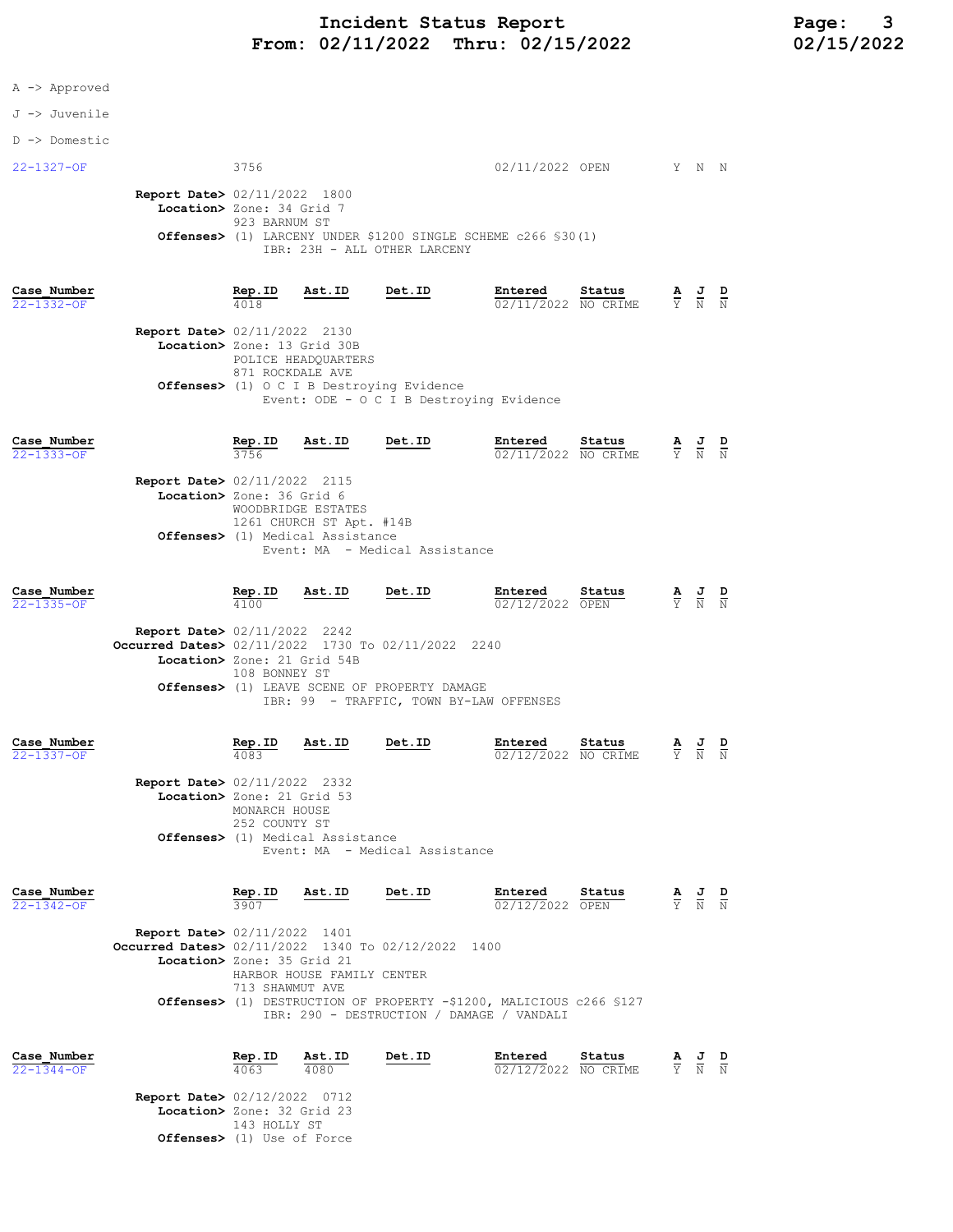### J -> Juvenile

D -> Domestic

Event: UF - Use of Force

| Case Number<br>$22 - 1347 - OF$ |                                                                                                                                       | Rep.ID                                        | Ast.ID                                                      | Det.ID                                                                                                           | Entered<br>02/12/2022 OPEN          | Status | $\overline{Y}$                  | $\overline{\text{N}}$                                                                           | $\frac{D}{N}$ |
|---------------------------------|---------------------------------------------------------------------------------------------------------------------------------------|-----------------------------------------------|-------------------------------------------------------------|------------------------------------------------------------------------------------------------------------------|-------------------------------------|--------|---------------------------------|-------------------------------------------------------------------------------------------------|---------------|
|                                 | <b>Report Date&gt;</b> 02/12/2022 0924<br>Location> Zone: 11 Grid 49A                                                                 | 46 S SIXTH ST                                 | Offenses> (1) DISTURBING THE PEACE                          |                                                                                                                  |                                     |        |                                 |                                                                                                 |               |
|                                 |                                                                                                                                       |                                               |                                                             | IBR: 90C - DISORDERLY CONDUCT                                                                                    |                                     |        |                                 |                                                                                                 |               |
| Case Number<br>$22 - 1348 - OF$ |                                                                                                                                       | <u>Rep.ID</u><br>3804                         | <u>Ast.ID</u>                                               | Det.ID                                                                                                           | Entered<br>02/12/2022 NO CRIME      | Status |                                 | $\frac{\mathbf{A}}{\mathbf{Y}}$ $\frac{\mathbf{J}}{\mathbf{N}}$ $\frac{\mathbf{D}}{\mathbf{N}}$ |               |
|                                 | <b>Report Date&gt; 02/12/2022 0947</b><br>Location> Zone: 21 Grid 59                                                                  | 80 RIVET ST                                   |                                                             | NORTHSTAR LEARNING CENTER SCHOONER PROGRAM                                                                       |                                     |        |                                 |                                                                                                 |               |
|                                 |                                                                                                                                       |                                               | <b>Offenses&gt;</b> (1) Accidental Overdose                 | Event: AO - Accidental Overdose                                                                                  |                                     |        |                                 |                                                                                                 |               |
| Case Number<br>$22 - 1349 - OF$ |                                                                                                                                       | Rep.ID<br>3875                                | Ast.ID                                                      | Det.ID                                                                                                           | Entered<br>02/12/2022 OPEN          | Status | $\frac{\mathbf{A}}{\mathrm{Y}}$ | $\frac{J}{N}$                                                                                   | $\frac{D}{N}$ |
|                                 | <b>Report Date&gt;</b> 02/12/2022 1001<br>Location> Zone: 23 Grid 65                                                                  | RESD.                                         |                                                             |                                                                                                                  |                                     |        |                                 |                                                                                                 |               |
|                                 |                                                                                                                                       | 24 COVE ST                                    |                                                             | <b>Offenses&gt;</b> (1) LEAVE SCENE OF PROPERTY DAMAGE<br>IBR: 99 - TRAFFIC, TOWN BY-LAW OFFENSES                |                                     |        |                                 |                                                                                                 |               |
| Case Number<br>$22 - 1351 - OF$ |                                                                                                                                       | $\frac{\text{Rep. ID}}{\text{exp. }}$<br>3979 | Ast.ID                                                      | Det.ID                                                                                                           | Entered<br>02/12/2022 OPEN          | Status |                                 | $\frac{\mathbf{A}}{\mathbf{Y}}$ $\frac{\mathbf{J}}{\mathbf{N}}$ $\frac{\mathbf{D}}{\mathbf{N}}$ |               |
|                                 | <b>Report Date&gt;</b> 02/12/2022 1030<br><b>Occurred Dates&gt;</b> 02/12/2022 1030 To 02/12/2022 1031<br>Location> Zone: 14 Grid 37A | 171 SUMMER ST                                 | Offenses> (1) UNLICENSED OPERATION OF MV                    | IBR: 99 - TRAFFIC, TOWN BY-LAW OFFENSES                                                                          |                                     |        |                                 |                                                                                                 |               |
|                                 |                                                                                                                                       |                                               | (2) STOP/YIELD, FAIL TO                                     | IBR: 99 - TRAFFIC, TOWN BY-LAW OFFENSES                                                                          |                                     |        |                                 |                                                                                                 |               |
| Case Number<br>$22 - 1352 - OF$ |                                                                                                                                       | <b>Rep.ID</b><br>3875                         | Ast.ID                                                      | <b>Det.ID</b>                                                                                                    | Entered<br>$\sqrt{02}/12/2022$ OPEN | Status | $\frac{\mathbf{A}}{\mathbf{Y}}$ | $\frac{J}{N}$                                                                                   | $\frac{D}{N}$ |
|                                 | <b>Report Date&gt;</b> 02/12/2022 1110<br>Location> Zone: 23 Grid 60B                                                                 |                                               | HOWLAND GREEN LIBRARY                                       |                                                                                                                  |                                     |        |                                 |                                                                                                 |               |
|                                 |                                                                                                                                       |                                               | 3 RODNEY FRENCH BLVD<br>Offenses> (1) LARCENY FROM BUILDING | IBR: 23D - THEFT FROM BUILDING                                                                                   |                                     |        |                                 |                                                                                                 |               |
| Case Number<br>$22 - 1353 - 0F$ |                                                                                                                                       | Rep.ID<br>4013                                | Ast.ID                                                      | Det.ID                                                                                                           | Entered<br>02/13/2022 OPEN          | Status |                                 | $\frac{\mathbf{A}}{\mathbf{Y}}$ $\frac{\mathbf{J}}{\mathbf{N}}$ $\frac{\mathbf{D}}{\mathbf{N}}$ |               |
|                                 | <b>Report Date&gt; 02/12/2022 1133</b><br>Occurred Dates> 02/11/2022 1900 To 02/12/2022 1130<br>Location> Zone: 13 Grid 30B           | 490 PARKER ST                                 |                                                             |                                                                                                                  |                                     |        |                                 |                                                                                                 |               |
|                                 |                                                                                                                                       |                                               |                                                             | <b>Offenses&gt;</b> (1) MOTOR VEH, MALICIOUS DAMAGE TO c266 \$28(a)<br>IBR: 290 - DESTRUCTION / DAMAGE / VANDALI |                                     |        |                                 |                                                                                                 |               |
| Case Number<br>$22 - 1355 - OF$ |                                                                                                                                       | Rep.ID<br>4065                                | Ast.ID                                                      | Det.ID                                                                                                           | Entered<br>02/12/2022 OPEN          | Status |                                 | $\frac{1}{N}$                                                                                   | $\frac{D}{N}$ |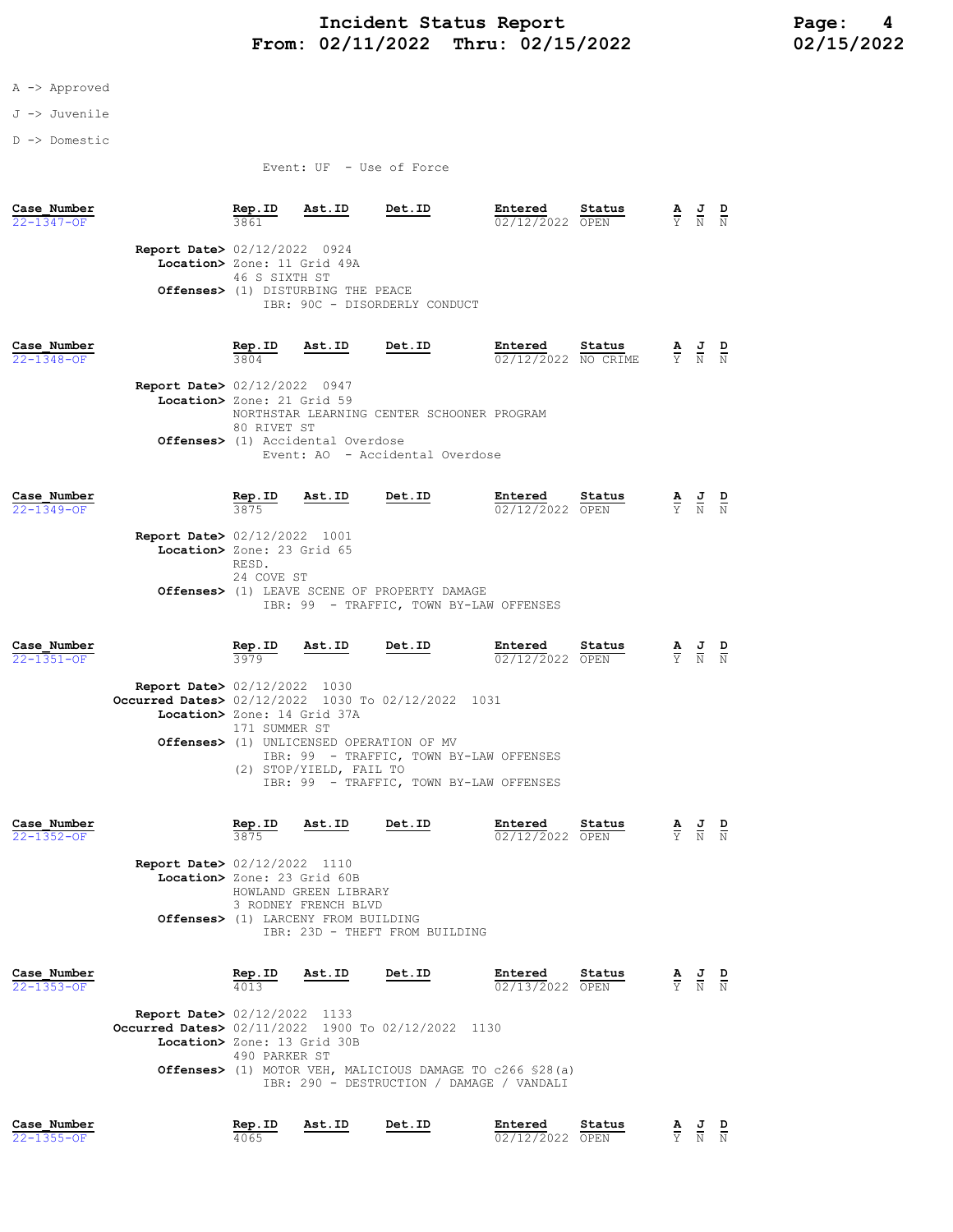#### J -> Juvenile

D -> Domestic

Report Date> 02/12/2022 1207 Location> Zone: 31 Grid 18 V'S HAIR SUPPLY 1543 ACUSHNET AVE Offenses> (1) SHOPLIFTING BY ASPORTATION IBR: 23C - SHOPLIFTING

Case\_Number Rep.ID Ast.ID Det.ID Entered Status A J D 22-1358-OF 3967 3967 3967 22-1358-OF  $\overline{02/12/2022}$  OPEN  $\overline{Y}$  N N Report Date> 02/12/2022 1323 Location> Zone: 31 Grid 24 FALL RIVER PAWN BROKERS 1351 ACUSHNET AVE Offenses> (1) LARCENY UNDER \$1200 BY FALSE PRETENSE IBR: 90Z - ALL OTHER OFFENSES (2) RECEIVE STOLEN PROPERTY -\$1200 IBR: 280 - STOLEN PROPERTY OFFENSES

| Case Number<br>$22 - 1360 - OF$                                      | Rep.ID<br>3781 | Ast.ID                       | Det.ID                      | Entered<br>02/12/2022 NO CRIME | Status | <u>AJ</u><br>N N | D<br>N |
|----------------------------------------------------------------------|----------------|------------------------------|-----------------------------|--------------------------------|--------|------------------|--------|
| <b>Report Date&gt; 02/12/2022 1502</b><br>Location> Zone: 22 Grid 56 | 45 MATTHEW ST  |                              |                             |                                |        |                  |        |
|                                                                      |                | Offenses> (1) Assist Citizen | Event: ASC - Assist Citizen |                                |        |                  |        |

| Case Number<br>$22 - 1361 - 0F$ |                                                                                                                            | Rep.ID         | Ast.ID                            | Det.ID                       | Entered<br>02/12/2022 OPEN                                                                                       | Status         |                                                                                                 | $\frac{\mathbf{A}}{\mathbf{Y}}$ $\frac{\mathbf{J}}{\mathbf{N}}$                                 |  |
|---------------------------------|----------------------------------------------------------------------------------------------------------------------------|----------------|-----------------------------------|------------------------------|------------------------------------------------------------------------------------------------------------------|----------------|-------------------------------------------------------------------------------------------------|-------------------------------------------------------------------------------------------------|--|
|                                 | <b>Report Date&gt; 02/12/2022 1526</b><br>Occurred Dates> 01/10/2022 0000 To 02/12/2022 1400<br>Location> Zone: 22 Grid 56 | 23 MATTHEW ST  | Offenses> (1) CATALYTIC CONVERTER | IBR: 23H - ALL OTHER LARCENY |                                                                                                                  |                |                                                                                                 |                                                                                                 |  |
| Case Number<br>$22 - 1363 - 0F$ |                                                                                                                            | Rep.ID<br>4028 | Ast.ID                            | Det.ID                       | Entered<br>02/12/2022 OPEN                                                                                       | Status         |                                                                                                 | $\frac{A}{Y}$ $\frac{J}{N}$ $\frac{D}{N}$                                                       |  |
|                                 | <b>Report Date&gt; 02/12/2022 1558</b><br>Occurred Dates> 02/12/2022 1230 To 02/12/2022 1558<br>Location> Zone: 31 Grid 24 | 304 N FRONT ST | Offenses> (1) LARCENY FROM PERSON | IBR: 23H - ALL OTHER LARCENY |                                                                                                                  |                |                                                                                                 |                                                                                                 |  |
| Case Number<br>$22 - 1364 - OF$ |                                                                                                                            | Rep.ID<br>3953 | Ast.ID                            | Det.ID                       | Entered<br>02/12/2022 OPEN                                                                                       | Status         | $\frac{\mathbf{A}}{\mathbf{Y}}$ $\frac{\mathbf{J}}{\mathbf{N}}$ $\frac{\mathbf{D}}{\mathbf{N}}$ |                                                                                                 |  |
|                                 | Report Date> 02/12/2022 1543<br>Location> Zone: 33 Grid 15A                                                                | 74 HOPE ST     |                                   |                              | Offenses> (1) DESTRUCTION OF PROPERTY -\$1200, MALICIOUS c266 \$127<br>IBR: 290 - DESTRUCTION / DAMAGE / VANDALI |                |                                                                                                 |                                                                                                 |  |
| Case Number<br>$22 - 1365 - OF$ |                                                                                                                            | Rep.ID<br>4102 | Ast.ID                            | Det.ID                       | Entered<br>02/12/2022                                                                                            | Status<br>OPEN |                                                                                                 | $\frac{\mathbf{A}}{\mathbf{Y}}$ $\frac{\mathbf{J}}{\mathbf{N}}$ $\frac{\mathbf{D}}{\mathbf{N}}$ |  |

 Report Date> 02/12/2022 1615 .<br>Location> Zone: 11 Grid 39B HEWN 760 PURCHASE ST Offenses> (1) SHOPLIFTING BY ASPORTATION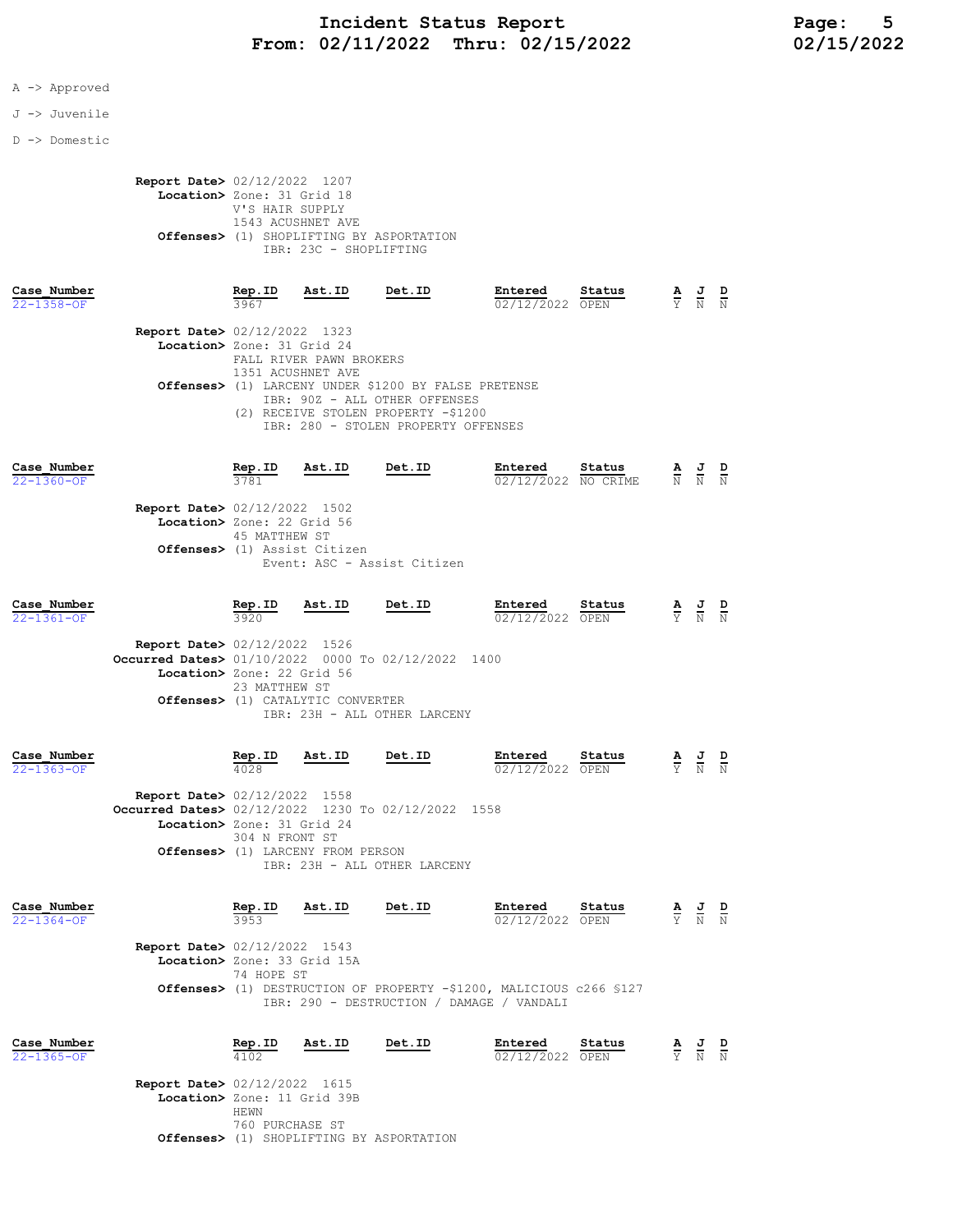# Incident Status Report **Page:** 6 From: 02/11/2022 Thru: 02/15/2022 02/15/2022

#### A -> Approved

J -> Juvenile

D -> Domestic

IBR: 23C - SHOPLIFTING

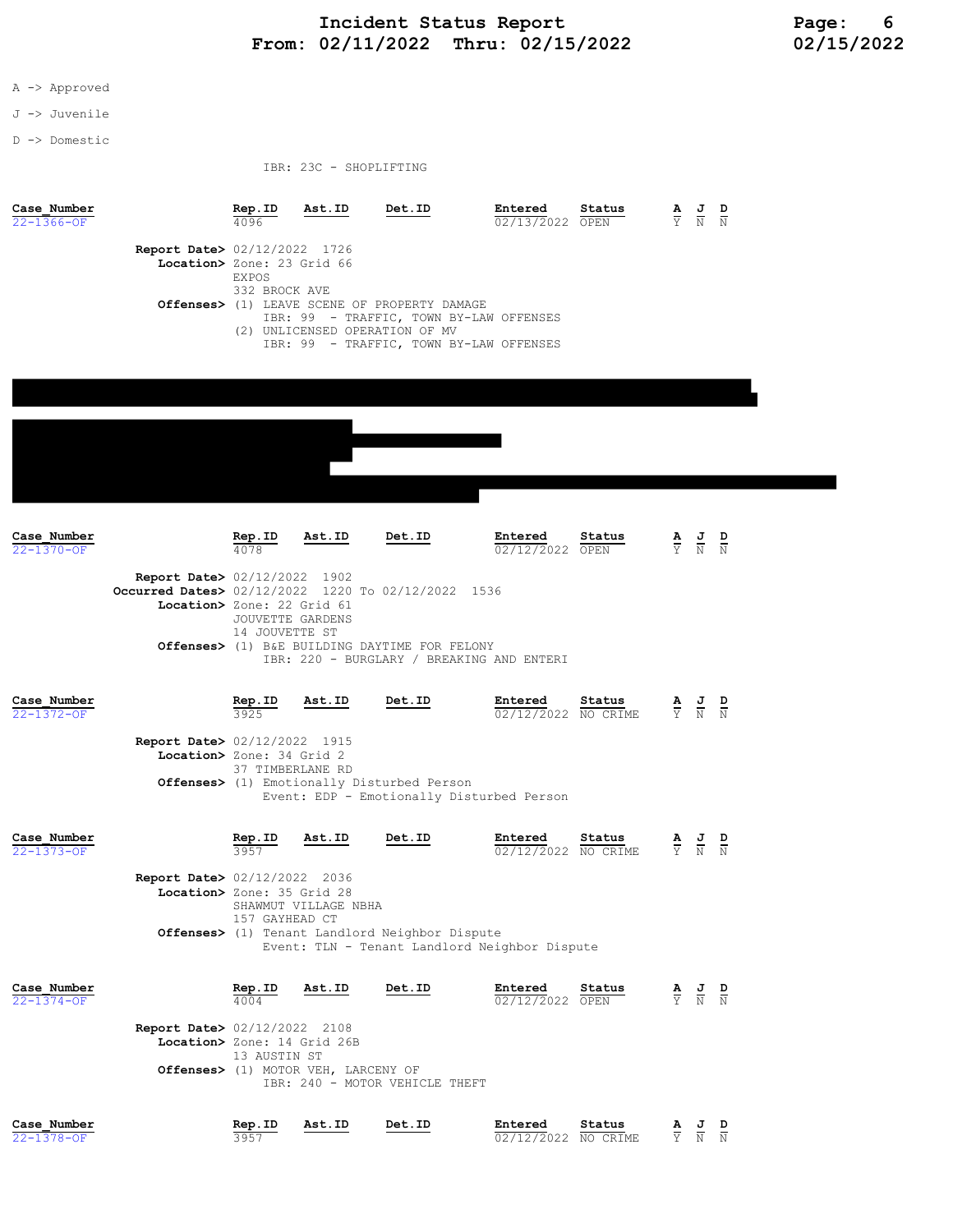#### J -> Juvenile

D -> Domestic

Report Date> 02/12/2022 2254 Location> Zone: 35 Grid 21 ABC DISPOSAL 1103 SHAWMUT AVE Offenses> (1) Open Window or Door Event: OW - Open Window or Door

Case\_Number Rep.ID Ast.ID Det.ID Entered Status A J D 02/13/2022 OPEN Report Date> 02/13/2022 0205 **Occurred Dates>** 02/13/2022 0030 To 02/13/2022 0230 Location> Zone: 11 Grid 41C ROOSEVELT APTS 415 COUNTY ST Apt. #201 Offenses> (1) MOTOR VEH, MALICIOUS DAMAGE TO c266 §28(a) IBR: 290 - DESTRUCTION / DAMAGE / VANDALI

| Rep.ID | Ast.ID | Det.ID                                                                               | Entered                                                     | Status |                     | D                  |
|--------|--------|--------------------------------------------------------------------------------------|-------------------------------------------------------------|--------|---------------------|--------------------|
| 4063   |        |                                                                                      |                                                             |        |                     |                    |
|        |        |                                                                                      |                                                             |        |                     |                    |
|        |        |                                                                                      |                                                             |        |                     |                    |
|        |        |                                                                                      |                                                             |        |                     |                    |
|        |        |                                                                                      |                                                             |        |                     |                    |
|        |        |                                                                                      |                                                             |        |                     |                    |
|        |        | <b>Report Date&gt; 02/13/2022 0500</b><br>Location> Zone: 13 Grid 33<br>168 SMITH ST | Offenses> (1) Injured Person<br>Event: INJ - Injured Person |        | 02/13/2022 NO CRIME | <u>AJ</u><br>Y N N |

| Case Number                     |                                                    | Rep.ID         | Ast.ID                                                                       | Det.ID                          | Entered               | Status         | ≙                   | 프                   | D   |
|---------------------------------|----------------------------------------------------|----------------|------------------------------------------------------------------------------|---------------------------------|-----------------------|----------------|---------------------|---------------------|-----|
| $22 - 1386 - OF$                |                                                    | 4080           |                                                                              |                                 | 02/13/2022 NO CRIME   |                | Y N                 |                     | - N |
|                                 | <b>Report Date&gt; 02/13/2022 0459</b>             |                |                                                                              |                                 |                       |                |                     |                     |     |
|                                 | Occurred Dates> 02/13/2022 0459 To 02/13/2022 0645 |                |                                                                              |                                 |                       |                |                     |                     |     |
|                                 | Location> Zone: 31 Grid 24                         | 56 HOLLY ST    | PORTUGUESE AMERICAN P.A. CLUB<br><b>Offenses&gt;</b> (1) Open Window or Door | Event: OW - Open Window or Door |                       |                |                     |                     |     |
|                                 |                                                    |                |                                                                              |                                 |                       |                |                     |                     |     |
| Case Number<br>$22 - 1387 - OF$ |                                                    | Rep.ID<br>3967 | Ast.ID                                                                       | Det.ID                          | Entered<br>02/13/2022 | Status<br>OPEN | A<br>$\overline{Y}$ | $\overline{a}$<br>N | D   |

 Report Date> 02/13/2022 0947 Location> Zone: 31 Grid 24 1430 ACUSHNET AVE Offenses> (1) UNLICENSED OPERATION OF MV IBR: 99 - TRAFFIC, TOWN BY-LAW OFFENSES

| Case Number                                        | Rep.ID               | Ast.ID            | Det.ID | Entered             | Status | <u>AJ</u> | D |
|----------------------------------------------------|----------------------|-------------------|--------|---------------------|--------|-----------|---|
| $22 - 1388 - OF$                                   | 4039                 |                   |        | 02/13/2022 NO CRIME |        | Y N N     |   |
|                                                    |                      |                   |        |                     |        |           |   |
| <b>Report Date&gt; 02/13/2022 0912</b>             |                      |                   |        |                     |        |           |   |
| Occurred Dates> 02/13/2022 0900 To 02/13/2022 1000 |                      |                   |        |                     |        |           |   |
| Location> Zone: 32 Grid 22B                        |                      |                   |        |                     |        |           |   |
|                                                    | 111 ADAMS ST Apt. #2 |                   |        |                     |        |           |   |
| <b>Offenses&gt;</b> (1) Fire                       |                      |                   |        |                     |        |           |   |
|                                                    |                      | Event: $F -$ Fire |        |                     |        |           |   |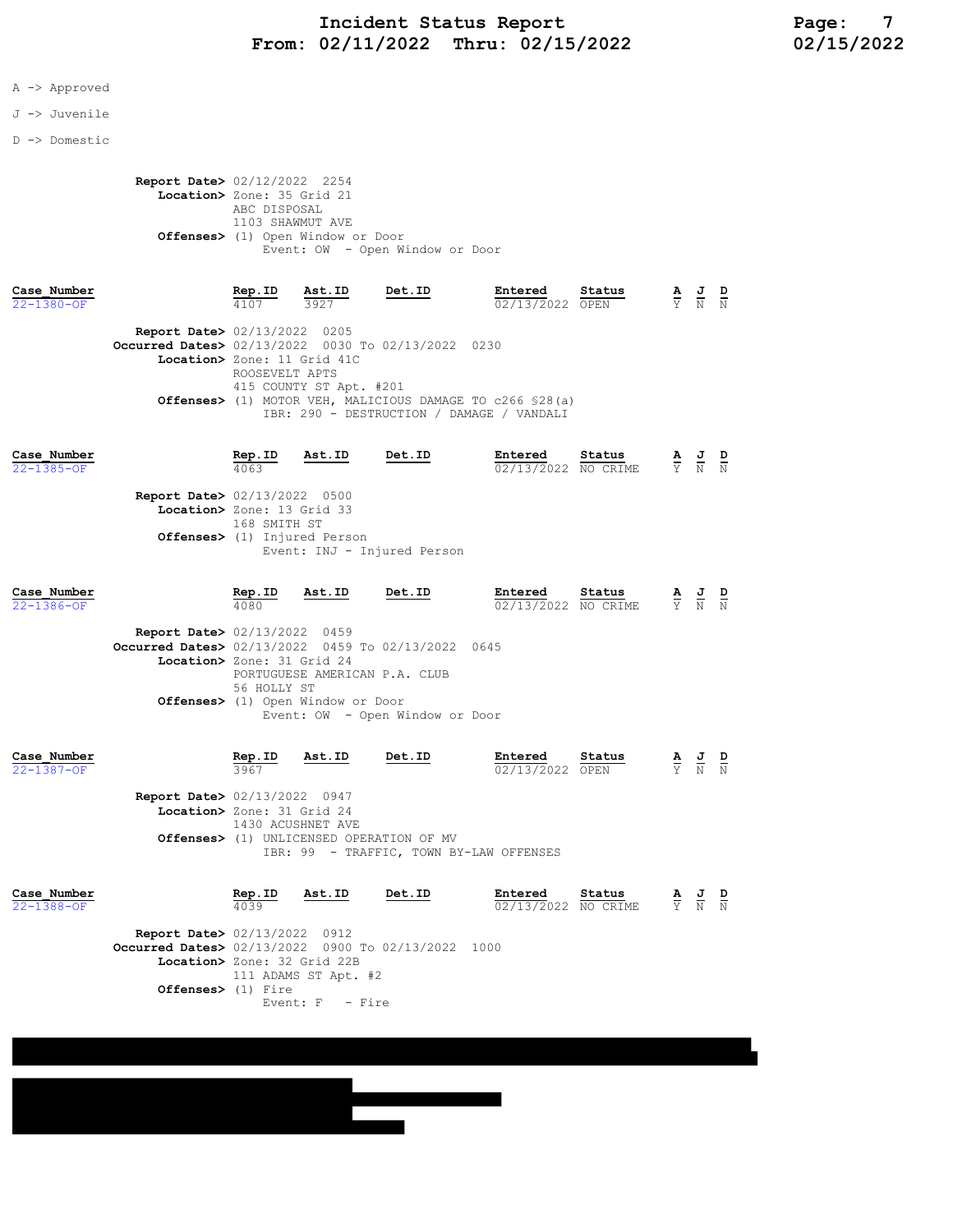- A -> Approved
- J -> Juvenile
- D -> Domestic

| Case Number<br>22-1392-OF       |                                                                                                                                  | Rep.ID<br>4038               | Ast.ID                                                                 | Det.ID                                                                                                 | Entered<br>02/13/2022 NO CRIME | Status | $\overline{\text{N}}$           | $\frac{J}{N}$ | $\frac{D}{N}$  |
|---------------------------------|----------------------------------------------------------------------------------------------------------------------------------|------------------------------|------------------------------------------------------------------------|--------------------------------------------------------------------------------------------------------|--------------------------------|--------|---------------------------------|---------------|----------------|
|                                 | <b>Report Date&gt; 02/13/2022 1221</b><br>Location> Zone: 13 Grid 30B                                                            | 871 ROCKDALE AVE             | POLICE HEADOUARTERS                                                    |                                                                                                        |                                |        |                                 |               |                |
|                                 |                                                                                                                                  |                              | Offenses> (1) Damage To Property                                       | Event: DPA - Damage To Property-Accidental                                                             |                                |        |                                 |               |                |
| Case Number<br>22-1394-OF       |                                                                                                                                  | <u>Rep.ID</u>                | Ast.ID                                                                 | Det.ID                                                                                                 | Entered<br>02/13/2022 OPEN     | Status | $\frac{\mathbf{A}}{\mathbf{Y}}$ | $\frac{J}{N}$ | $\frac{D}{N}$  |
|                                 | Report Date> 02/13/2022 1324<br>Location> Zone: 21 Grid 54B                                                                      | 195 COUNTY ST                |                                                                        |                                                                                                        |                                |        |                                 |               |                |
|                                 |                                                                                                                                  |                              |                                                                        | Offenses> (1) MOTOR VEH, MALICIOUS DAMAGE TO c266 \$28(a)<br>IBR: 290 - DESTRUCTION / DAMAGE / VANDALI |                                |        |                                 |               |                |
| Case Number<br>22-1397-OF       |                                                                                                                                  | Rep.ID<br>4078               | Ast.ID                                                                 | Det.ID                                                                                                 | Entered<br>02/13/2022 NO CRIME | Status | $\frac{\mathbf{A}}{\mathbf{Y}}$ | $\frac{1}{N}$ | $\frac{D}{N}$  |
|                                 | <b>Report Date&gt; 02/13/2022 1433</b><br><b>Occurred Dates&gt;</b> 02/13/2022 1433 To 02/13/2022<br>Location> Zone: 22 Grid 57A |                              | 136 THOMPSON ST Apt. #2E<br><b>Offenses&gt;</b> (1) Medical Assistance | 1618<br>Event: MA - Medical Assistance                                                                 |                                |        |                                 |               |                |
| Case Number<br>22-1401-OF       |                                                                                                                                  | Rep.ID<br>4119               | Ast.ID                                                                 | Det.ID                                                                                                 | Entered<br>02/13/2022 NO CRIME | Status | $\frac{\mathbf{A}}{\mathbf{Y}}$ | $\frac{J}{N}$ | $\frac{D}{N}$  |
|                                 | <b>Report Date&gt; 02/13/2022 1740</b><br>Location> Zone: 11 Grid 40B                                                            | 133 WILLIAM ST               | CITY HALL MAST ADDRESS<br>Offenses> (1) Assist Citizen                 |                                                                                                        |                                |        |                                 |               |                |
|                                 |                                                                                                                                  |                              |                                                                        | Event: ASC - Assist Citizen                                                                            |                                |        |                                 |               |                |
| Case Number<br>22-1403-OF       | <b>Report Date&gt; 02/13/2022 1937</b>                                                                                           | Rep.ID<br>4039               | Ast.ID                                                                 | Det.ID                                                                                                 | Entered<br>02/13/2022 NO CRIME | Status | $\frac{A}{N}$                   | $\frac{J}{N}$ | $\frac{D}{N}$  |
|                                 | Occurred Dates> 11/01/2020 1200 To 11/01/2021<br>Location> Zone: 31 Grid 25A                                                     | POPEYES<br>107 COGGESHALL ST | Offenses> (1) Assist Citizen                                           | 1200<br>Event: ASC - Assist Citizen                                                                    |                                |        |                                 |               |                |
| Case Number<br>$22 - 1404 - OF$ |                                                                                                                                  | Rep.ID<br>4028               | Ast.ID                                                                 | Det.ID                                                                                                 | Entered<br>02/13/2022 NO CRIME | Status | $\frac{\mathbf{A}}{\mathbf{Y}}$ | $\frac{J}{N}$ | $\overline{N}$ |
|                                 | Report Date> 02/13/2022 1844<br>Location> Zone: 31 Grid 16B                                                                      |                              | 358 ASHLEY BLVD Apt. #1                                                | Offenses> (1) Emotionally Disturbed Person<br>Event: EDP - Emotionally Disturbed Person                |                                |        |                                 |               |                |
| Case Number<br>22-1405-OF       |                                                                                                                                  | Rep.ID<br>4120               | Ast.ID<br>4107                                                         | Det.ID                                                                                                 | Entered<br>02/13/2022 OPEN     | Status | Ÿ                               | $\frac{J}{N}$ | $\frac{D}{N}$  |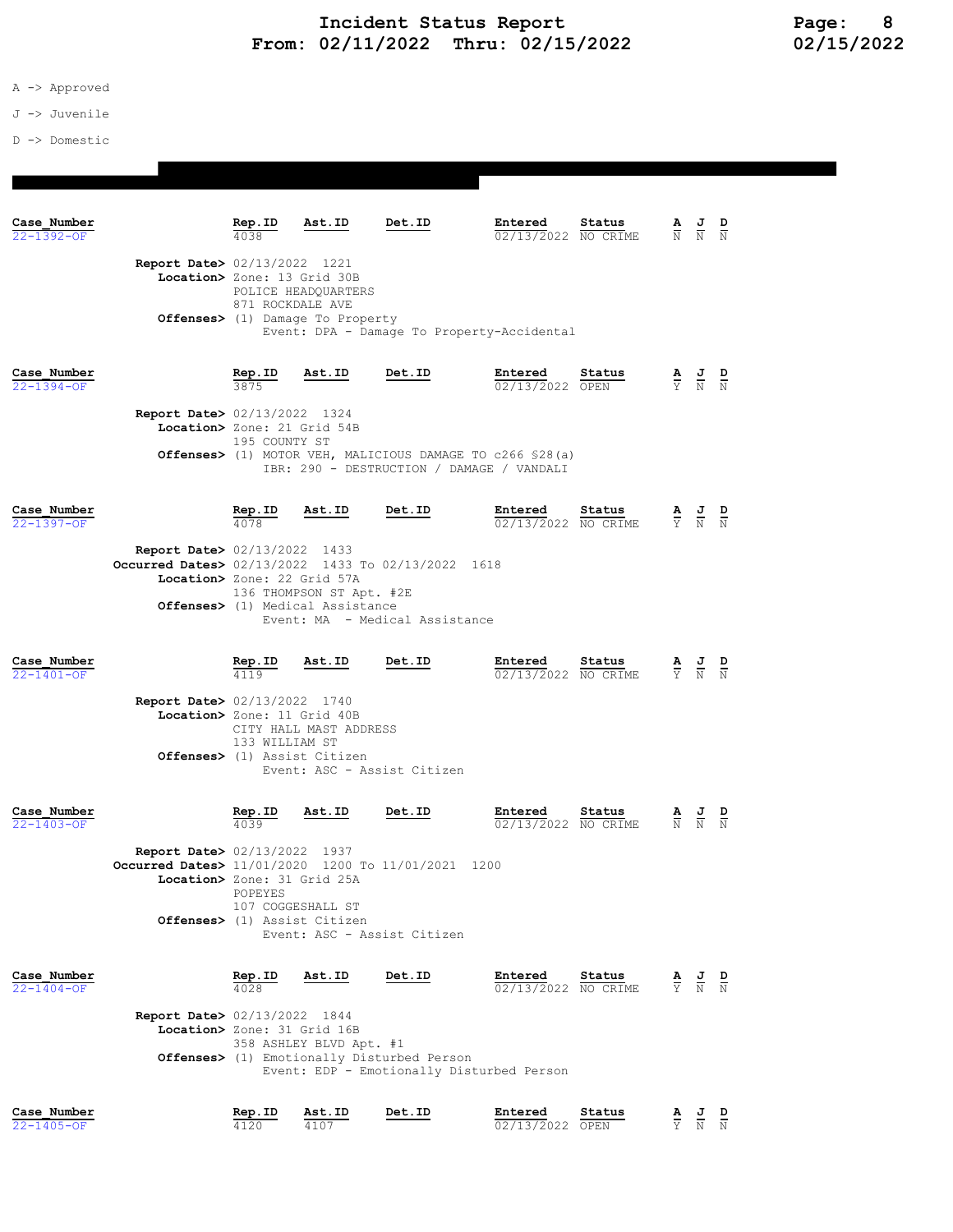- J -> Juvenile
- D -> Domestic

 Report Date> 02/13/2022 2020 Location> Zone: 32 Grid 20B PRESIDENTIAL HEIGHTS NBHA 145 FILLMORE ST Offenses> (1) MOTOR VEH, LARCENY OF IBR: 240 - MOTOR VEHICLE THEFT (2) LARCENY OVER \$1200 c266 §30(1) IBR: 90Z - ALL OTHER OFFENSES (3) LEAVE SCENE OF PROPERTY DAMAGE IBR: 99 - TRAFFIC, TOWN BY-LAW OFFENSES

| Case Number      |                                        | Rep.ID       | Ast.ID | Det.ID                                       | Entered                                 | Status | <u>AJD</u> |  |
|------------------|----------------------------------------|--------------|--------|----------------------------------------------|-----------------------------------------|--------|------------|--|
| $22 - 1410 - OF$ |                                        | 4120         | 4068   |                                              | 02/14/2022 OPEN                         |        | Y N N      |  |
|                  | <b>Report Date&gt; 02/14/2022 0029</b> |              |        |                                              |                                         |        |            |  |
|                  | Location> Zone: 23 Grid 67             |              |        |                                              |                                         |        |            |  |
|                  |                                        | 19 DUDLEY ST |        |                                              |                                         |        |            |  |
|                  |                                        |              |        | Offenses> (1) LEAVE SCENE OF PROPERTY DAMAGE |                                         |        |            |  |
|                  |                                        |              |        |                                              | IBR: 99 - TRAFFIC, TOWN BY-LAW OFFENSES |        |            |  |

| Case Number      |                                                    | Rep.ID | Ast.ID               | Det.ID                         | Entered             | Status  | $\mathbf{A}$ | 프      | D |  |  |  |  |  |
|------------------|----------------------------------------------------|--------|----------------------|--------------------------------|---------------------|---------|--------------|--------|---|--|--|--|--|--|
| $22 - 1413 - 0F$ |                                                    | 4060   |                      |                                | 02/14/2022 NO CRIME |         | Y N          |        | N |  |  |  |  |  |
|                  | <b>Report Date&gt; 02/14/2022 0310</b>             |        |                      |                                |                     |         |              |        |   |  |  |  |  |  |
|                  | Occurred Dates> 02/14/2022 0300 To 02/14/2022 0310 |        |                      |                                |                     |         |              |        |   |  |  |  |  |  |
|                  | Location> Zone: 22 Grid 56                         |        |                      |                                |                     |         |              |        |   |  |  |  |  |  |
|                  |                                                    |        | 42 EDWARD ST Apt. #2 |                                |                     |         |              |        |   |  |  |  |  |  |
|                  | Offenses> (1) Medical Assistance                   |        |                      |                                |                     |         |              |        |   |  |  |  |  |  |
|                  |                                                    |        |                      | Event: MA - Medical Assistance |                     |         |              |        |   |  |  |  |  |  |
|                  |                                                    |        |                      |                                |                     |         |              |        |   |  |  |  |  |  |
| Case Number      |                                                    | Dan TD | Aet Th               | חד + בח                        | Fotored             | $C + 1$ |              | ח ד. ג |   |  |  |  |  |  |

Case\_Number Rep.ID Ast.ID Det.ID Entered Status A J D  $22-1414$ -OF  $\overline{N}$   $\overline{N}$   $\overline{N}$   $\overline{N}$   $\overline{N}$   $\overline{N}$   $\overline{N}$   $\overline{N}$   $\overline{N}$   $\overline{N}$   $\overline{N}$   $\overline{N}$   $\overline{N}$   $\overline{N}$   $\overline{N}$   $\overline{N}$   $\overline{N}$   $\overline{N}$   $\overline{N}$   $\overline{N}$   $\overline{N}$   $\overline{N}$   $\overline{N}$  Report Date> 02/14/2022 0455 Location> Zone: 21 Grid 59 200 ROUTE 18 NORTH Offenses> (1) UNLICENSED OPERATION OF MV IBR: 99 - TRAFFIC, TOWN BY-LAW OFFENSES  $\frac{\text{Case Number}}{22-1415-\text{OF}}$  Rep.ID Ast.ID Det.ID Entered Status A J D<br> $\frac{7}{22-1415-\text{OF}}$   $\frac{8}{N}$   $\frac{J}{N}$   $\frac{D}{N}$ 4028 **1228 122-14/2022 OPEN**  Report Date> 02/14/2022 0445 Occurred Dates> 02/14/2022 0445 To 02/14/2022 0445 Location> Zone: 21 Grid 60A 200 ROUTE 18 NORTH Offenses> (1) OUI-LIQUOR OR .08% IBR: 90D - DRIVING UNDER THE INFLUENCE (2) RECKLESS OPERATION OF MOTOR VEHICLE/OPERATING TO ENDANGER IBR: 99 - TRAFFIC, TOWN BY-LAW OFFENSES (3) A&B ON AMBULANCE PERSONNEL IBR: 13B - SIMPLE ASSAULT



Report Date> 02/14/2022 0921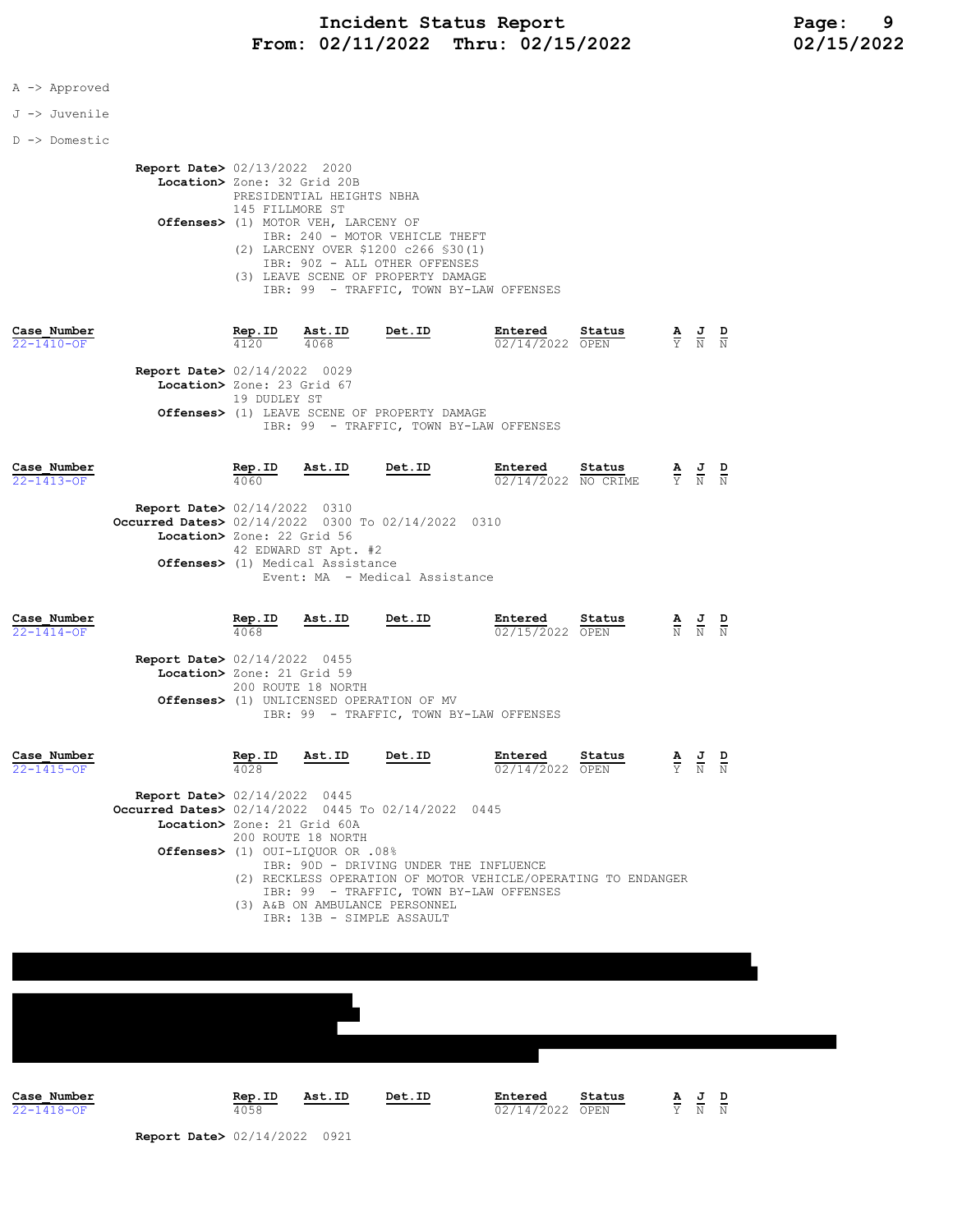# Incident Status Report Page: 10 From: 02/11/2022 Thru: 02/15/2022 02/15/2022

### A -> Approved

#### J -> Juvenile

#### D -> Domestic

 Occurred Dates> 12/03/2021 1414 To 02/14/2022 0921 Location> Zone: 35 Grid 20A UHAUL TRUCK RENTALS & STORAGE 415 MT PLEASANT ST Offenses> (1) MOTOR VEH, LARCENY OF IBR: 240 - MOTOR VEHICLE THEFT

| Case Number<br>$22 - 1420 - OF$ |               | Rep.ID<br>3849                                                                                                                                                                                                                                         | Ast.ID | Det.ID | Entered<br>02/14/2022 NO CRIME   | Status         |  | $\frac{\mathbf{A}}{\mathbf{Y}}$ $\frac{\mathbf{J}}{\mathbf{N}}$ | D<br>N         |  |  |  |  |
|---------------------------------|---------------|--------------------------------------------------------------------------------------------------------------------------------------------------------------------------------------------------------------------------------------------------------|--------|--------|----------------------------------|----------------|--|-----------------------------------------------------------------|----------------|--|--|--|--|
|                                 |               | <b>Report Date&gt; 02/14/2022 0949</b><br><b>Occurred Dates&gt;</b> 02/12/2022 1400 To 02/14/2022 1020<br>Location> Zone: 22 Grid 55C<br>34 PAGE ST Apt. #2<br><b>Offenses&gt;</b> (1) Natural or Sudden Death<br>Event: NSD - Natural or Sudden Death |        |        |                                  |                |  |                                                                 |                |  |  |  |  |
| Case Number<br>$22 - 1423 - OF$ | $B_{2} = 100$ | Rep.ID<br>3841                                                                                                                                                                                                                                         | Ast.ID | Det.ID | Entered<br>$\frac{02}{14}$ /2022 | Status<br>OPEN |  | $\frac{\mathbf{A}}{\mathrm{Y}}$ $\frac{\mathbf{J}}{\mathrm{N}}$ | $\overline{D}$ |  |  |  |  |

| <b>Report Date&gt;</b> $UZ/L4/ZUZZ = IZU3$                       |
|------------------------------------------------------------------|
| Location> Zone: 12 Grid 43B                                      |
| 636 UNION ST Apt. #3                                             |
| Offenses> (1) DESTRUCTION OF PROPERTY -\$1200, WANTON c266 \$127 |
| IBR: 290 - DESTRUCTION / DAMAGE / VANDALI                        |

| Case Number<br>$22 - 1424 - OF$                                      | Rep.ID<br>3781 | Ast.ID                                     | Det.ID                                                           | Entered<br>02/14/2022 OPEN | Status | A J | $\overline{N}$ $\overline{N}$ $\overline{N}$ |  |
|----------------------------------------------------------------------|----------------|--------------------------------------------|------------------------------------------------------------------|----------------------------|--------|-----|----------------------------------------------|--|
| <b>Report Date&gt; 02/14/2022 1311</b><br>Location> Zone: 22 Grid 61 |                | 206 CRAPO ST Apt. #1<br>$TRR: 200 - ARSON$ | Offenses> (1) DESTRUCTION OF PROPERTY -\$1200, WANTON c266 \$127 |                            |        |     |                                              |  |

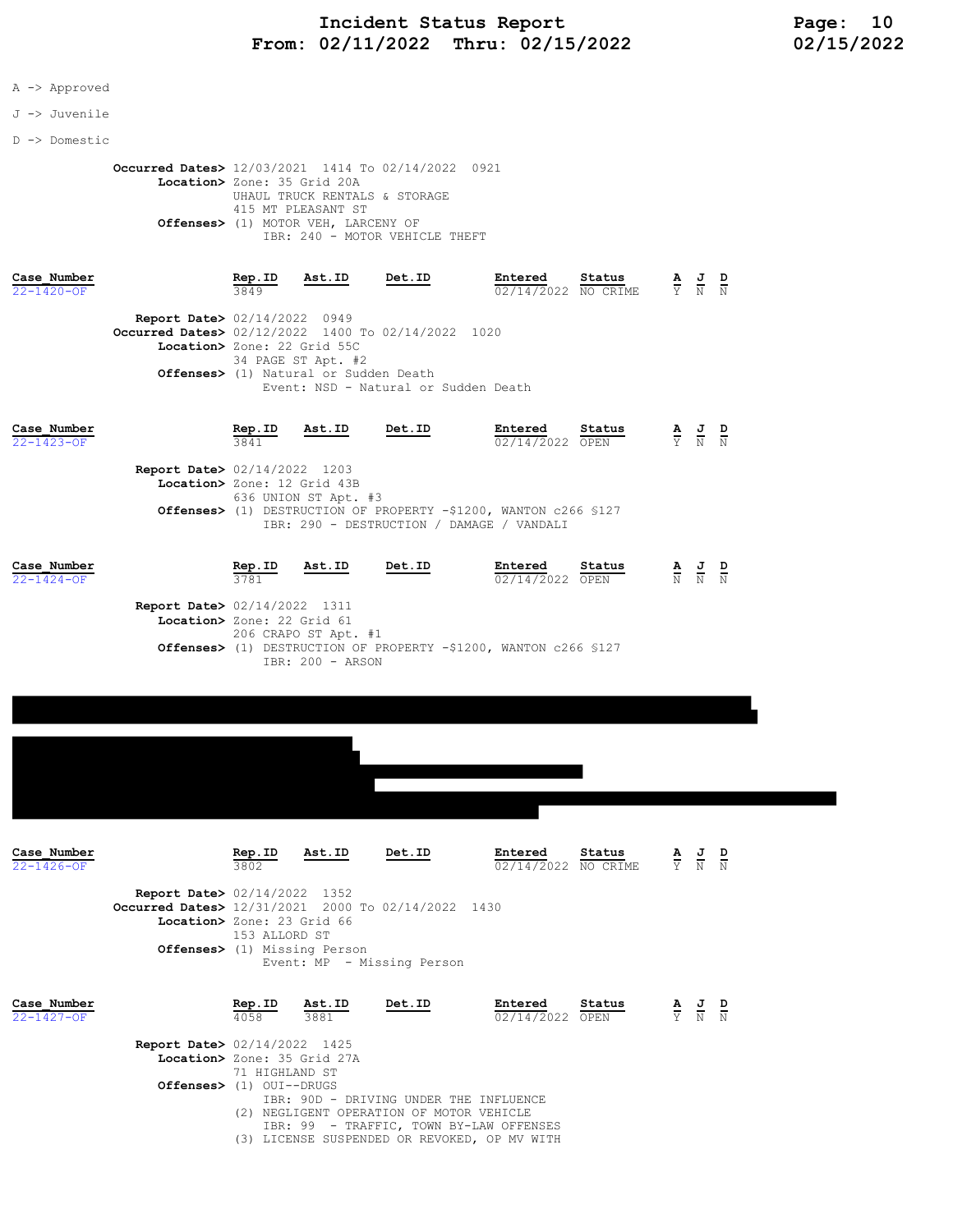### J -> Juvenile

D -> Domestic

IBR: 99 - TRAFFIC, TOWN BY-LAW OFFENSES

| Case Number<br>22-1429-OF       |                                                                       | Rep.ID                              | Ast.ID                                                       | Det.ID                                                                                          | Entered<br>02/14/2022 NO CRIME | Status |                                                                                                 | $rac{J}{N}$   |                |
|---------------------------------|-----------------------------------------------------------------------|-------------------------------------|--------------------------------------------------------------|-------------------------------------------------------------------------------------------------|--------------------------------|--------|-------------------------------------------------------------------------------------------------|---------------|----------------|
|                                 | <b>Report Date&gt; 02/14/2022 1432</b><br>Location> Zone: 35 Grid 27A |                                     | 58 MT VERNON ST Apt. #1<br>Offenses> (1) Accidental Overdose | Event: AO - Accidental Overdose                                                                 |                                |        |                                                                                                 |               |                |
| Case Number<br>22-1430-OF       |                                                                       | <u>Rep.ID</u>                       | Ast.ID                                                       | Det.ID                                                                                          | Entered<br>02/14/2022 NO CRIME | Status | $\frac{\mathbf{A}}{\mathbf{N}}$ $\frac{\mathbf{J}}{\mathbf{N}}$ $\frac{\mathbf{D}}{\mathbf{N}}$ |               |                |
|                                 | Report Date> 02/14/2022 1125<br>Location> Zone: 33 Grid 16A           | 331 QUERY ST                        |                                                              | Offenses> (1) Tenant Landlord Neighbor Dispute<br>Event: TLN - Tenant Landlord Neighbor Dispute |                                |        |                                                                                                 |               |                |
| Case Number<br>22-1431-OF       |                                                                       | Rep.ID<br>4102                      | Ast.ID                                                       | <b>Det.ID</b>                                                                                   | Entered<br>02/14/2022 NO CRIME | Status | $\frac{\mathbf{A}}{\mathbf{Y}}$                                                                 | $\frac{J}{N}$ |                |
|                                 | <b>Report Date&gt;</b> 02/14/2022 1558<br>Location> Zone: 23 Grid 65  | TRIPP TOWERS NBHA                   | 12 RUTH ST Apt. #406                                         |                                                                                                 |                                |        |                                                                                                 |               |                |
|                                 |                                                                       |                                     | Offenses> (1) Natural or Sudden Death                        | Event: NSD - Natural or Sudden Death                                                            |                                |        |                                                                                                 |               |                |
| Case Number<br>22-1433-OF       |                                                                       | Rep.ID<br>4126                      | Ast.ID<br>4004                                               | Det.ID                                                                                          | Entered<br>02/14/2022 NO CRIME | Status | $\frac{\mathbf{A}}{\mathbf{Y}}$ $\frac{\mathbf{J}}{\mathbf{N}}$                                 |               |                |
|                                 | <b>Report Date&gt;</b> 02/14/2022 1804<br>Location> Zone: 11 Grid 49A | 46 S SIXTH ST                       |                                                              | Offenses> (1) Emotionally Disturbed Person<br>Event: EDP - Emotionally Disturbed Person         |                                |        |                                                                                                 |               |                |
| Case Number<br>$22 - 1434 - OF$ |                                                                       | Rep.ID<br>3970                      | Ast.ID                                                       | Det.ID                                                                                          | Entered<br>02/14/2022 NO CRIME | Status | $\frac{\mathbf{A}}{\mathbf{Y}}$                                                                 | $\frac{1}{N}$ | $\frac{D}{N}$  |
|                                 | <b>Report Date&gt; 02/14/2022 1705</b><br>Location> Zone: 13 Grid 30B | 101 JENNY LIND ST                   | Offenses> (1) Assist Other Agency                            | Event: AOA - Assist Other Agency                                                                |                                |        |                                                                                                 |               |                |
| Case Number                     |                                                                       | Rep.ID                              | Ast.ID                                                       | <b>Det.ID</b>                                                                                   | Entered                        | Status |                                                                                                 |               |                |
| $22 - 1435 - OF$                | <b>Report Date&gt; 02/14/2022 1933</b><br>Location> Zone: 31 Grid 15B | RES: MANUEL MONIZ<br>505 N FRONT ST |                                                              |                                                                                                 | 02/14/2022 NO CRIME            |        |                                                                                                 |               | $\overline{N}$ |
|                                 |                                                                       |                                     | <b>Offenses&gt;</b> (1) Suspicious Person                    | Event: SP - Suspicious Person                                                                   |                                |        |                                                                                                 |               |                |
| Case Number<br>22-1437-OF       |                                                                       | Rep.ID                              | Ast.ID                                                       | <b>Det.ID</b>                                                                                   | Entered<br>02/14/2022 NO CRIME | Status |                                                                                                 | $\frac{1}{N}$ | $\frac{D}{N}$  |
|                                 | <b>Report Date&gt; 02/14/2022 2033</b><br>Location> Zone: 12 Grid 41D |                                     | 78 MORGAN ST Apt. #2                                         | Offenses> (1) Sudden Death - Possible Drug Overdose                                             |                                |        |                                                                                                 |               |                |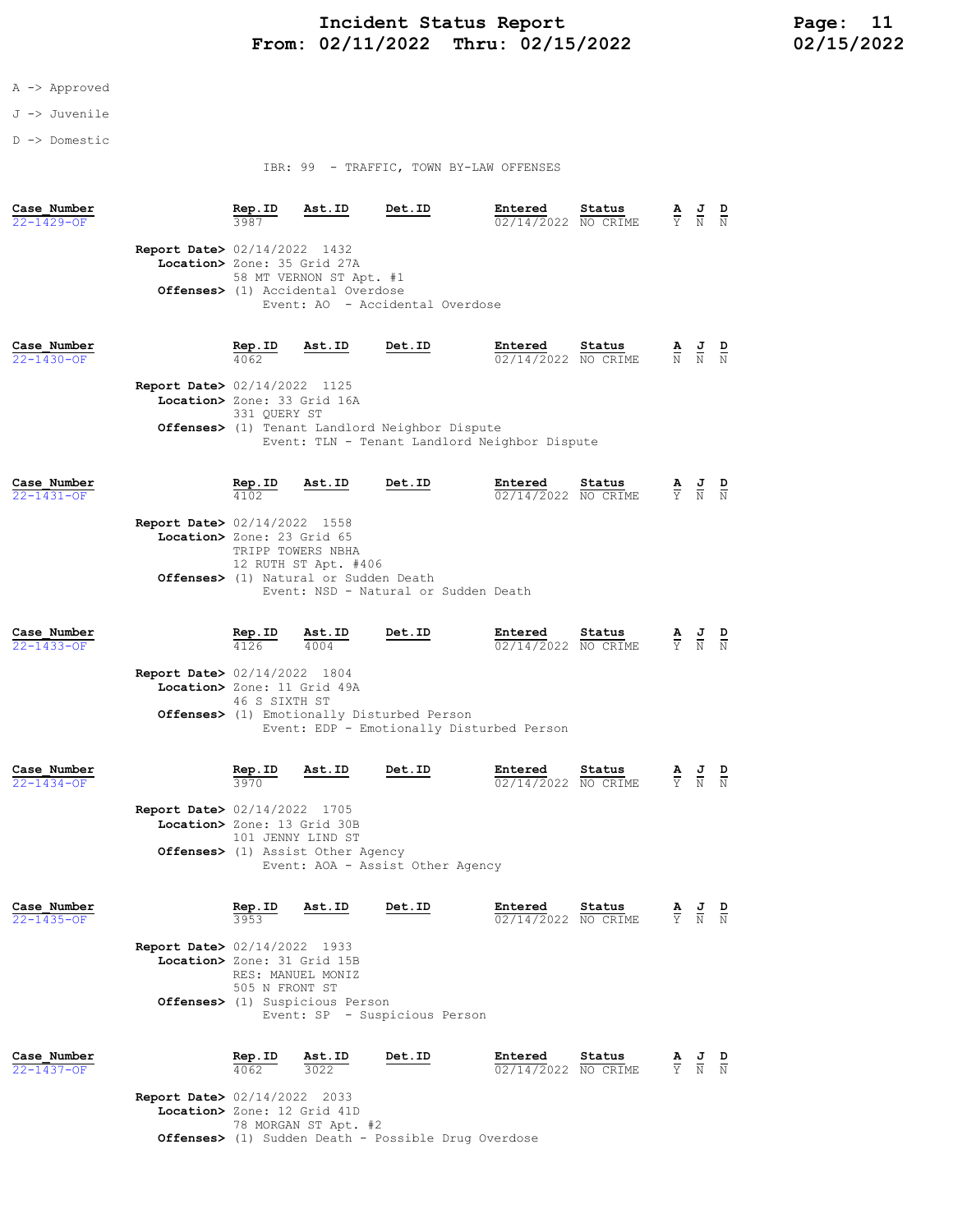### J -> Juvenile

D -> Domestic

### Event: SDO - Sudden Death - Possible Drug Overdose

| Case Number<br>$22 - 1442 - 0F$ |                                                                       | Rep.ID<br>4062              | Ast.ID<br>3970                                             | Det.ID                                                                                                                                             | Entered<br>02/14/2022 OPEN     | Status | $\overline{N}$                                                  | $\overline{N}$ |               |
|---------------------------------|-----------------------------------------------------------------------|-----------------------------|------------------------------------------------------------|----------------------------------------------------------------------------------------------------------------------------------------------------|--------------------------------|--------|-----------------------------------------------------------------|----------------|---------------|
|                                 | <b>Report Date&gt;</b> 02/14/2022 2232<br>Location> Zone: 12 Grid 44  | 972 KEMPTON ST              | Offenses> (1) OUI-LIQUOR OR .08%                           | IBR: 90D - DRIVING UNDER THE INFLUENCE<br>(2) RECKLESS OPERATION OF MOTOR VEHICLE/OPERATING TO ENDANGER<br>IBR: 99 - TRAFFIC, TOWN BY-LAW OFFENSES |                                |        |                                                                 |                |               |
| Case Number<br>$22 - 1443 - OF$ |                                                                       | Rep.ID<br>4088              | Ast.ID                                                     | Det.ID                                                                                                                                             | Entered<br>02/15/2022 NO CRIME | Status | $\frac{\mathbf{A}}{\mathbf{Y}}$ $\frac{\mathbf{J}}{\mathbf{N}}$ |                |               |
|                                 | <b>Report Date&gt; 02/15/2022 0009</b><br>Location> Zone: 13 Grid 34B |                             |                                                            |                                                                                                                                                    |                                |        |                                                                 |                |               |
|                                 |                                                                       | 1 HOMER ST                  |                                                            |                                                                                                                                                    |                                |        |                                                                 |                |               |
|                                 |                                                                       |                             |                                                            | <b>Offenses&gt;</b> (1) Damage To Property-Accidental<br>Event: DPA - Damage To Property-Accidental                                                |                                |        |                                                                 |                |               |
| Case Number<br>$22 - 1446 - OF$ |                                                                       | Rep.ID<br>3748              | Ast.ID                                                     | Det.ID                                                                                                                                             | Entered<br>02/15/2022 NO CRIME | Status | $\frac{\mathbf{A}}{\mathrm{Y}}$                                 | $\frac{J}{N}$  | $\frac{D}{N}$ |
|                                 | <b>Report Date&gt; 02/15/2022 0241</b><br>Location> Zone: 33 Grid 12  | 300 HAWES ST                | RES: EDWARD/DONNA SILVA                                    |                                                                                                                                                    |                                |        |                                                                 |                |               |
|                                 | Offenses> (1) Civil Matter                                            |                             | Event: CM - Civil Matter                                   |                                                                                                                                                    |                                |        |                                                                 |                |               |
| Case Number<br>22-1447-OF       |                                                                       | Rep.ID                      | Ast.ID                                                     | Det.ID                                                                                                                                             | Entered<br>02/15/2022 OPEN     | Status | $\frac{\mathbf{A}}{\mathbf{Y}}$ $\frac{\mathbf{J}}{\mathbf{N}}$ |                |               |
|                                 | <b>Report Date&gt; 02/15/2022 0337</b><br>Location> Zone: 21 Grid 54B |                             |                                                            |                                                                                                                                                    |                                |        |                                                                 |                |               |
|                                 |                                                                       |                             | 143 PLEASANT ST Apt. #1<br>Offenses> (1) ASSAULT & BATTERY |                                                                                                                                                    |                                |        |                                                                 |                |               |
|                                 |                                                                       |                             | IBR: 13B - SIMPLE ASSAULT                                  |                                                                                                                                                    |                                |        |                                                                 |                |               |
| Case Number<br>$22 - 1448 - OF$ |                                                                       | $rac{\text{Rep. ID}}{3961}$ | $\frac{\text{Ast. ID}}{3770}$                              | Det.ID                                                                                                                                             | Entered<br>02/15/2022 NO CRIME | Status | $\frac{\mathbf{A}}{\mathbf{V}}$                                 | $\frac{J}{N}$  |               |
|                                 | <b>Report Date&gt; 02/15/2022 0344</b><br>Location> Zone: 32 Grid 19  | 318 EARLE ST                |                                                            |                                                                                                                                                    |                                |        |                                                                 |                |               |
|                                 |                                                                       |                             | Offenses> (1) Assist Fire / E M S                          |                                                                                                                                                    |                                |        |                                                                 |                |               |

| Totals                                                                                                                                                                             |  |
|------------------------------------------------------------------------------------------------------------------------------------------------------------------------------------|--|
| Open Incident Cases: 35<br>Open Arrest Cases: 0<br>Closed Incident Cases: 0<br>Closed Arrest Cases: 0<br>Incidents Closed By Arrest: 1<br>Suspended Cases: 0<br>Unfounded Cases: 0 |  |
| No Crime Cases: 41                                                                                                                                                                 |  |

FILTER OPTIONS USED

Juvenile Options: None Involved

Event: AFE - Assist Fire / E M S